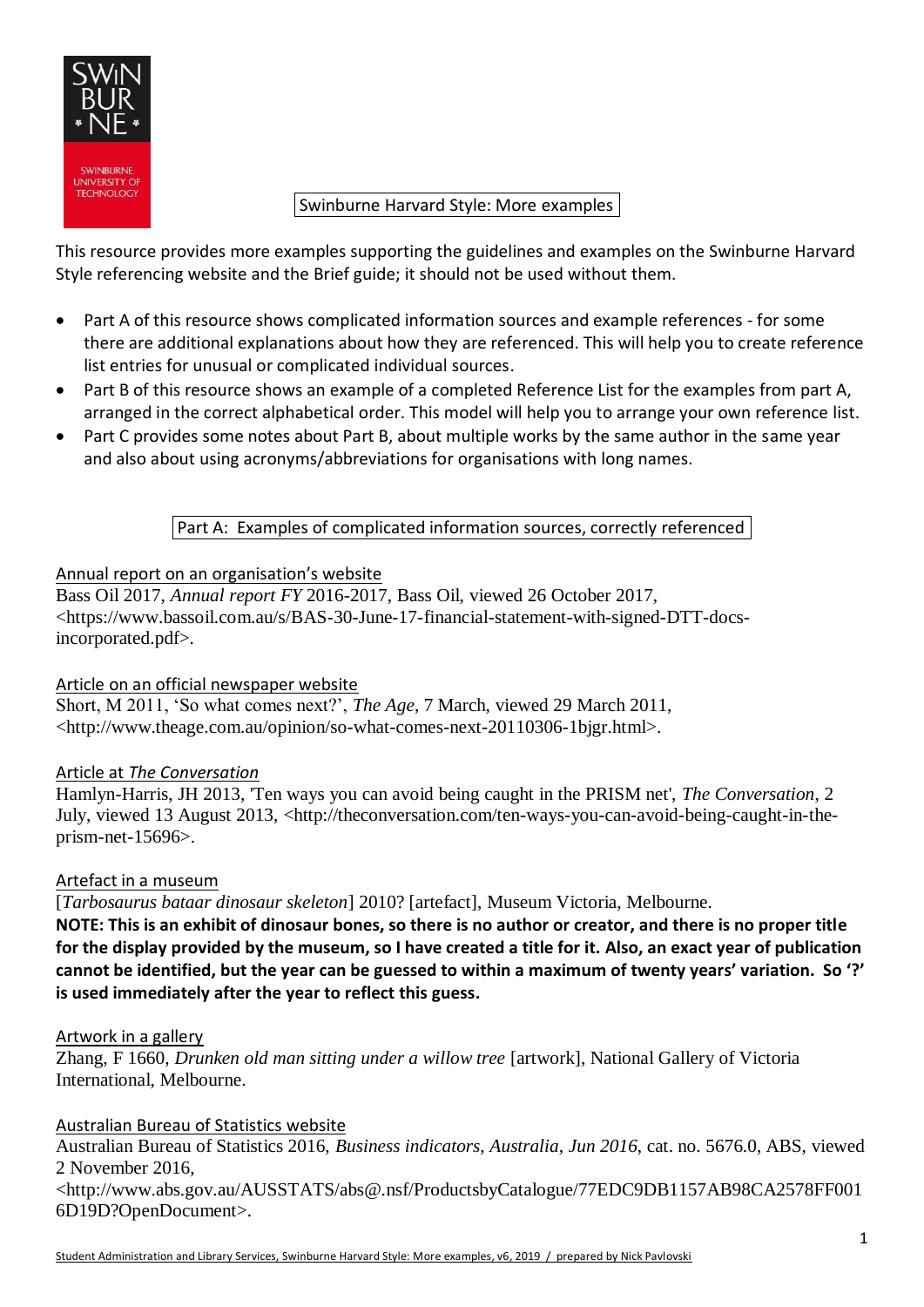# Blog

Wilhelm2451 2008, 'Age of Conan: Hystarian adventures', *The ancient gaming noob*, 22 May, viewed 28 May 2008, <http://tagn.wordpress.com/2008/05/22/age-of-conan-hystarian-adventures/>.

## **NOTE: A proper author name could not be identified when viewed in 2008, so the username was used instead.**

Book by one author in another language which was then translated by two other people who also edited their translation

Vygotsky, LS 1962, *Thought and language*, trans. E Hanfmann & G Vakar, E Hanfmann & G Vakar (eds), MIT Press, Cambridge, MA.

## Book with two editors

Cabrera, M & Malanowski, N 2009 (eds), *Information and communication technologies for active ageing: opportunities and challenges for the European Union*, Assistive technology research series, vol. 23, IOS Press, Amsterdam.

# **NOTE: This book is in a series, and the series is arranged numerically by volumes.**

# Book with more than one author

Ghali, A, Neville, AM & Brown, TG 2009, *Structural analysis: a unified classical and matrix approach*, 6th edn, Taylor & Francis, London.

**NOTE: First edition books do not need to have edition included, but all other editions do. This book is the sixth edition of this title, so the edition number has been included.**

Haran, J, McNeil, M, O'Riordan, K & Kitzinger, J 2007, *Human cloning in the media: from science fiction to science practice*, Genetics and Society, Routledge, London.

## **NOTE: This book is in a series, but the series is not arranged in any way.**

## Chapter in an edited book

Huth, E 2005, 'Fragments of participation in architecture, 1963--2002: Graz and Berlin', in P Blundell Jones, D Petrescu & J Till (eds), *Architecture and participation*, Spon Press, London, pp. 141-148.

## Conference paper

Lee, CY 2008, 'Security and ethical issues in the virtual world of Second Life', *Conference proceedings of AiCE 2008, Melbourne, 11 February 2008, fifth Australian Institute of Computer Ethics conference*, School of Information Systems, Deakin University, Burwood, Vic., pp. 119-129.

## **NOTE: This paper is from a bound book of conference proceedings; also, the date of publication is the same as the date of the conference.**

Conference paper available on the conference website, as a PDF of the conference proceedings Borland, R, Loch, B & McManus, L 2015, 'Implementing blended learning at faculty level: supporting staff, and the 'ripple effect'', *ascilite2015 Australasian Society for Computers in Learning and Tertiary Education, Curtin University, Perth, Australia, Conference proceedings*, pp. 389-393, Australasian Society for Computers in Learning and Tertiary Education, viewed 7 November 2016, <http://www.2015conference.ascilite.org/wp-content/uploads/2015/11/ascilite-2015-proceedings.pdf>.

# Ebook

Wright, F 2015, 'Chronic Fatigue Syndrome, occupational therapy and sleep', in A Green & C Brown (eds), *An occupational therapist's guide to sleep and sleep problems*, Jessica Kingsley Publishers, Ebook Central (ProQuest), pp. 307-326.

**NOTE: This is a chapter by an identifiable author, in an ebook with two editors, available via Swinburne Library ebook collections.**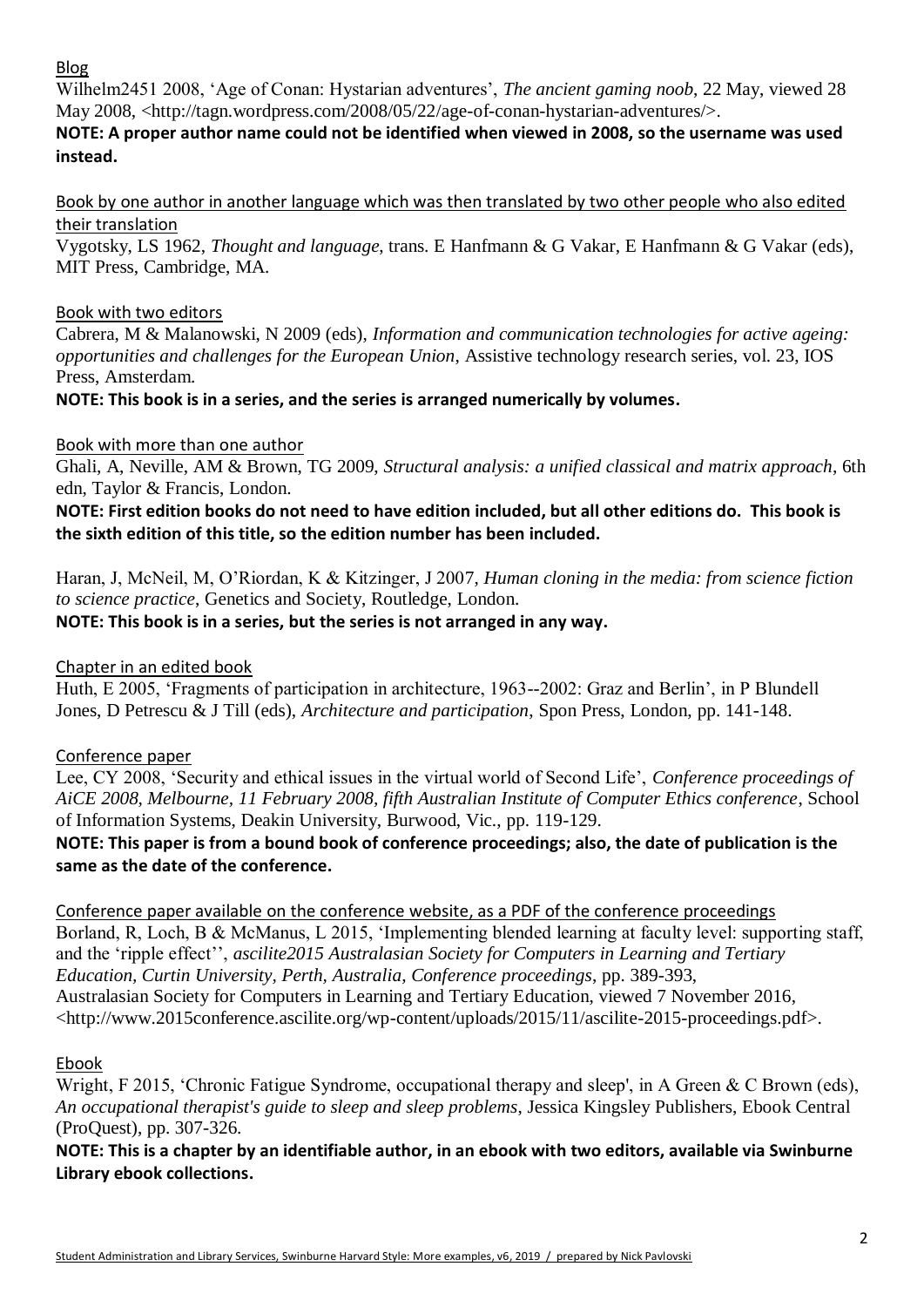## Encyclopaedia or Dictionary entry

'bookkeeper' 2009, in B Moore (ed.), *Australian concise Oxford dictionary*, 5th edn, Oxford University Press, South Melbourne, p. 156.

**NOTE: There is no identifiable author for the individual entry, and the entry does not start with a capital/uppercase letter. The entries will then need to be alphabetised by date and time, oldest to newest once they have all been created.**

## Facebook entry

Melbourne Water 2019, *Melbourne Water*, 21 September, viewed 26 September 2019, <https://www.facebook.com/melbournewater/photos/a.10150705059298184/10157706820938184/?type=3 &theater>.

## **NOTE:** *Facebook* **is classified as Social Media (see below for more Social Media). Note: If more than one entry was published that day, please add time and date after day and month of publication eg. 7:33 AM; 11:02 PM.**

## Film, videocassette or DVD

*People at Origin Energy: an HRM case study* 2007 [DVD], Video Education Australasia, Bendigo.

## Google Maps

*1 Collins St, Melbourne, VIC 3000* 2013 [image], Google Maps, viewed 24 January 2013, <http://maps.google.com.au/maps?q=1+Collins+Street,+Victoria&hl=en&sll=- 37.74033,145.088646&sspn=0.009621,0.013797&oq=1+collin&hnear=1+Collins+St,+Melbourne+Victoria  $+3000$ &t=m&z=16>.

*Swinburne University of Technology Sarawak Campus, Jalan Simpang Tiga, 93350 Kuching, Sarawak, Malaysia* 2013 [image], Google Maps, viewed 24 January 2013,

<http://maps.google.com.au/maps?q=Swinburne+University+of+Technology+Sarawak+Campus+Jalan+Sim pang+Tiga+Kuching+Sarawak+Malaysia&hl=en&sll=-

37.817893,145.006186&sspn=0.076889,0.110378&oq=swinburne+sarawak&hq=Swinburne+University+of +Technology+Sarawak+Campus+Jalan+Simpang+Tiga+Kuching+Sarawak+Malaysia&t=m&z=14>.

## Images

'[Devil smoking a cigarette]' [image], in E Dorkin 2001, *Who's laughing now?*, Slave Labor Graphics, San Jose, CA, p. rear cover.

**NOTE: A cartoon on the rear cover of a book of cartoons by one artist has been used. Nothing else from that book has been used. The cartoon does not have a title. The artist created all the images and text in the book, so the artist is both image creator and book author.**

General Electric Company, 'GE90-115B engine' [image], in Smithsonian National Air and Space Museum c. 2005, *Turbofan engine*, Smithsonian National Air and Space Museum, viewed 7 May 2016, <http://howthingsfly.si.edu/sites/default/files/image-large/GE90-115B-engine-with-person-d34788\_lg.jpg>. **NOTE: An exact year of publication cannot be identified, but the year can be guessed to within a maximum of two years' variation. So c. is used before the date (c. is an abbreviation of the Latin word**  *circa* **which means 'about').**

'Wave profile devices' [image], in *Wave energy devices* 2016, Alternative Energy Tutorials, viewed 9 September 2016, <http://www.alternative-energy-tutorials.com/images/stories/wave/alt98.gif>. **NOTE: A diagram on a webpage has been used. Nothing else from the website is used. Two details cannot be identified: a creator for the image, or the author for the webpage.**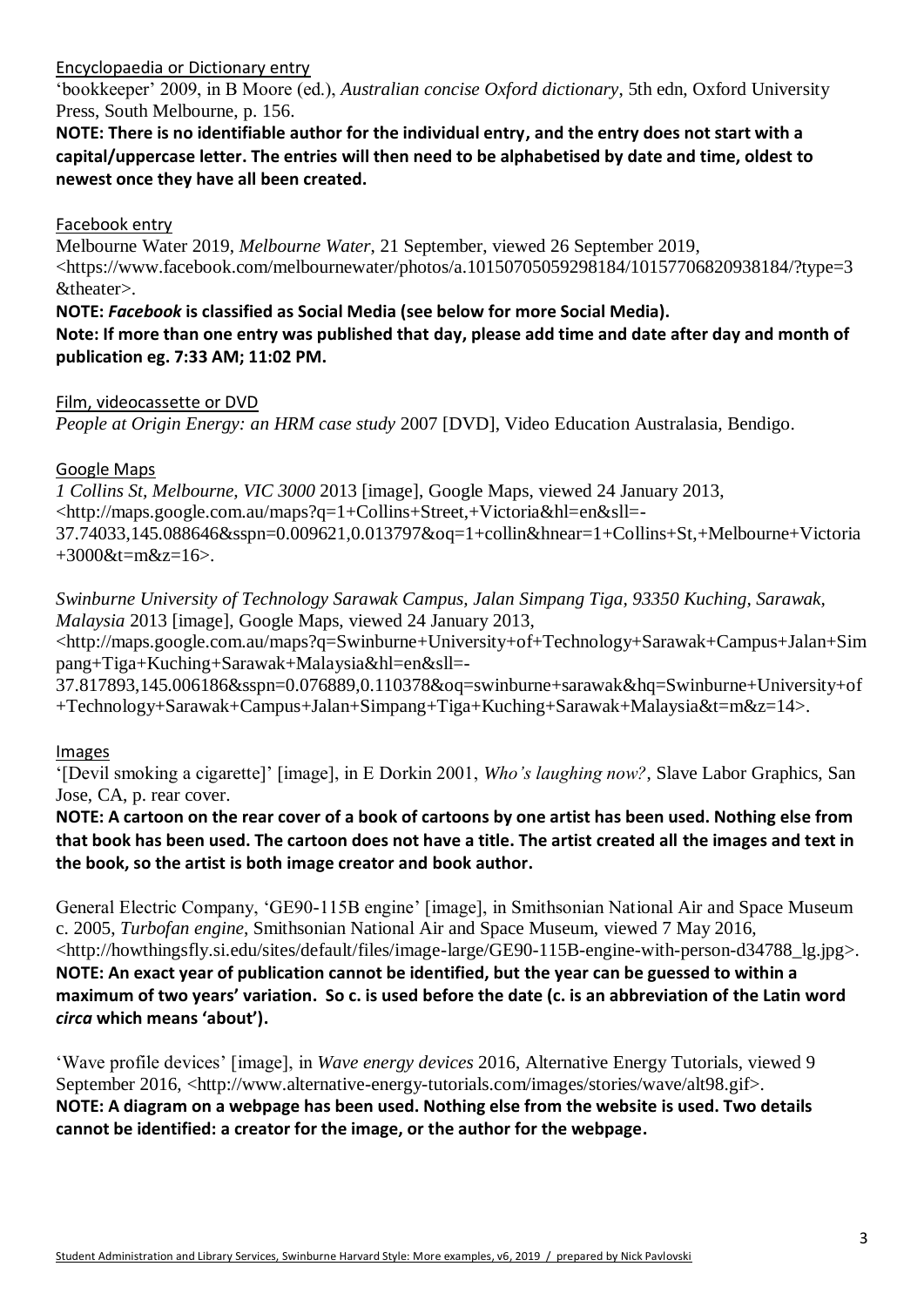Image used in lecture slides but image not created by the lecturer

Pavlovski, N 2016, 'Telstra injuries sign' [image], in Y Gao 2017, 'Lecture 3. Aircraft evaluation and selection', *AVA10005 Aviation regulation & operation*, Learning materials via Canvas, Swinburne University of Technology, 15 August, viewed 30 August 2017.

**NOTE: In this example, only the image is being cited from the Powerpoint version of the lecture slides, nothing else. If something else is also used from the same lecture slides, another reference list entry must be created for that item, so that each item from those slides that has a different author/creator to the lecturer has its own reference entry***.*

Industry and market reports from Swinburne Library databases MarketLine 2016, *National Australia Bank Group Limited*, MarketLine Advantage.

Journal article with an article number but the article number is used as pagination Arulrajah, A, Kua, T, Phetchuay, C & Horpibulsuk, S 2016, 'Spent coffee grounds–fly ash geopolymer used as an embankment structural fill material', *Journal of Materials in Civil Engineering*, vol. 28, no. 5, 04015197-1-04015197-8.

**NOTE: If the article does not have the article number used as part of the pagination system, then simply put the article number after the volume and/or issue number details, and finish with a fullstop eg.** …vol. 28, no. 5, 04015197.

Journal article accepted for publication and available 'in press' from journal in database or on journal website

Insuasty, A, Maniam S & Langford S 2019 (in press), 'Recent advances in the core-annulation of naphthalene diimides', *Chemistry – A European Journal*, viewed 16 March 2019.

Magazine article with no author

'World's oldest pills treated sore eyes' 2013, *New Scientist*, vol. 217, no. 2899, p. 15.

Newspaper articles by the same three authors published in the same newspaper in the same year Byrne, F, Coster, A & Deery, S 2010a, 'High-priced Ugg boots', *Herald Sun*, 15 January, p. 25.

Byrne, F, Coster, A & Deery, S 2010b, 'Ugg maker gets his boots on', *Herald Sun*, 11 March, p. 30.

Online video

davep666 2011, *Devin Townsend Project 'Heaven send' 'Ki live in London' @ ULU 10 November 2011*, 11 November, viewed 6 July 2012, < https://youtu.be/X2AaE-xAlGM>.

**NOTE: A proper author name cannot be identified, so the username is used instead and the username starts with a lowercase letter.**

INSEAD 2010, *Social responsibility in business today*, 14 June, viewed 13 November 2012, <https://youtu.be/0qwDQN-b72Y>.

PhD thesis freely available from a university repository

Taylor, J 2017, 'The role of emotion regulation in compulsive hoarding', PhD thesis, Swinburne University of Technology, viewed 21 November 2017, <https://researchbank.swinburne.edu.au/file/d48bf08d-c4dd-4d08-ae2b-239203d9037e/1/Jasmine%20Taylor%20Thesis.pdf>.

Podcast

Crews, S, Philipp, J & Gardner, B 2012, *Working as intended 2.0 podcast #4 – yes, we're still talking about The Old Republic*, The MMO Gamer, 31 January, viewed 25 January 2013, <http://www.mmogamer.com/01/31/2012/working-as-intended-2-podcast-4>.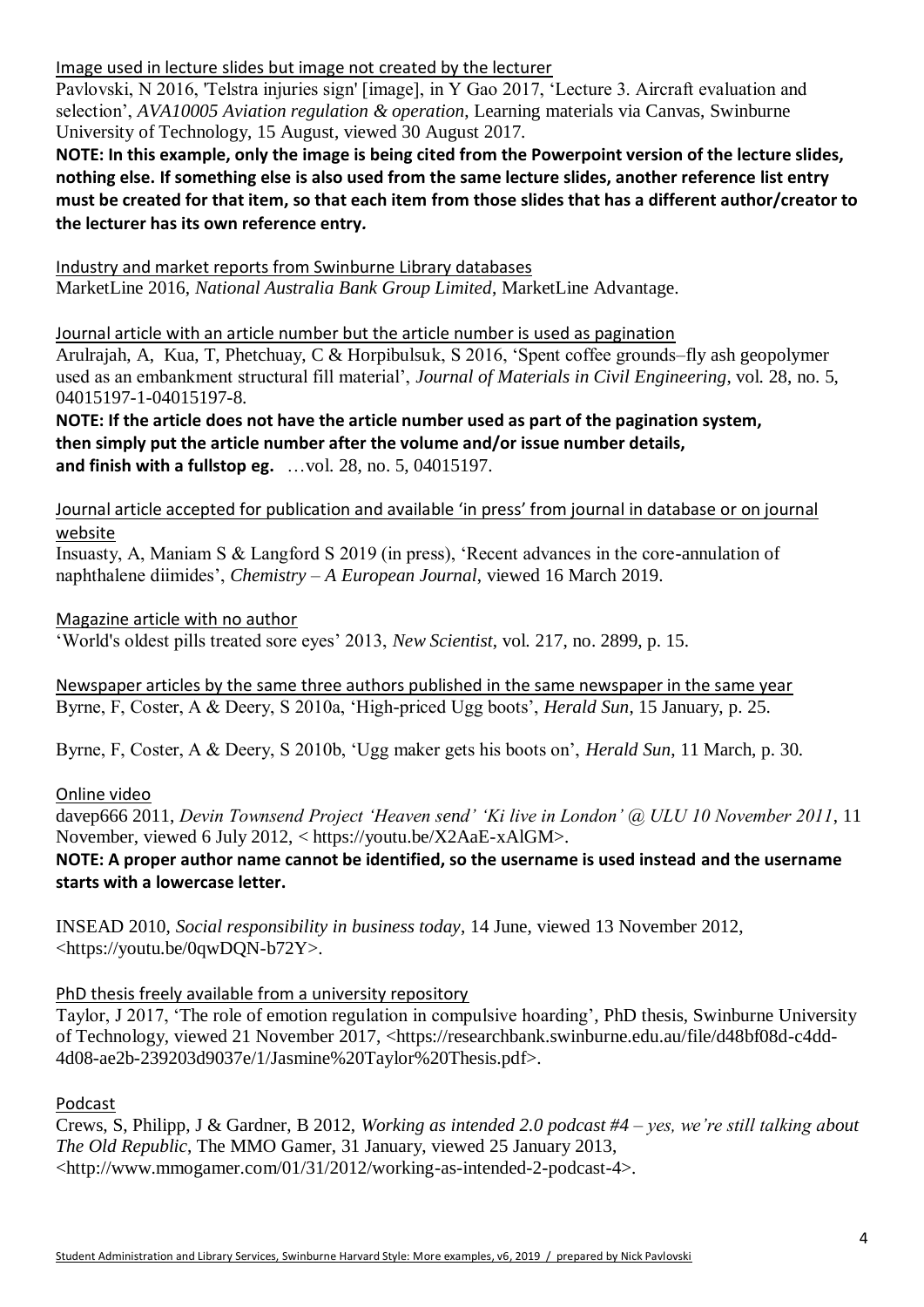Social media

Nye, B 2019, *Bill Nye*, 14 March, 10:14 AM, viewed 27 September 2019,

<https://twitter.com/BillNye/status/1106242216123486209>.

**Note: A** *Twitter* **post. The time of posting (10:14 AM) has been included as other tweets from the same day by this author are also being used. The entries will then need to be alphabetised by date and time, oldest to newest (Nye, B 2019a, Nye, B 2019b…etc.) once they have all been created.**

## **Standards**

IEEE Standards Association 2010, *IEEE standard for local and metropolitan area networks--part 20: air interface for mobile broadband wireless access systems supporting vehicular mobility--physical and media access control layer specification amendment 1: management information base enhancements and corrigenda Items*, (IEEE Std 802.20a-2010), IEEE Xplore.

Standards Australia 2015, *Information technology--security techniques--information security management systems--requirements*, (AS ISO/IEC 27001:2015), Standards Australia, Sydney.

## TED talk video

Mullins, A 2009, *My 12 pairs of legs*, February, TED, viewed 12 October 2017, <https://www.ted.com/talks/aimee\_mullins\_prosthetic\_aesthetics>.

## Television broadcast available via streaming video in Swinburne Library's *TV News* database

*E-Crete: an Australian company is making concrete which promises to cut the carbon dioxide ordinarily emitted during production by using a technique to make geopolymers similar to those found in some natural volcanic rock*s 2008 [television program], Catalyst, ABC1, 22 May.

## Television and radio

*RN drive* 2012 [radio program], ABC Radio National, 5 December.

*The Science show* 2012 [radio program], ABC Radio National, 1 December, ABC, viewed 6 December 2012,

<http://www.abc.net.au/radio/player/rnmodplayer.html?pgm=The%20Science%20Show&pgmurl=http%3A %2F%2Fwww.abc.net.au%2Fradionational%2Fprograms%2Fscienceshow%2F&w=http%3A%2F%2Fwww .abc.net.au%2Fradionational%2Fmedia%2F4395204.asx&r=http%3A%2F%2Fwww.abc.net.au%2Fradionat ional%2Fmedia%2F4395204.ram&t=Saturday%2001%20December%202012%20-

%2001%20Dec%202012&url=http%3A%2F%2Fwww.abc.net.au%2Fradionational%2Fprograms%2Fscien ceshow%2Fthe-science-show-1st-december-2012%2F4395204&p=1>.

## **NOTE: This is a podcast of a radio broadcast.**

#### Websites

*Commercial jet aviation* 2007?, Century of flight, viewed 18 September 2019, <http://www.century-offlight.freeola.com/Aviation%20history/jet%20age/commercial%20aviation2.htm>.

**NOTE: Author cannot be identified. An exact year of publication cannot be identified, but the year can be guessed to within a maximum of twenty years' variation. So ? is used immediately after the year to reflect this guessing.**

Department of Human Services 2016, *What to do following a death*, Department of Human Services, viewed 25 October 2016, <https://www.humanservices.gov.au/customer/subjects/what-do-following-death>. **NOTE: Author is a government department. Country or state is not mentioned unless you need to differentiate between government departments with identical names from different states or countries.**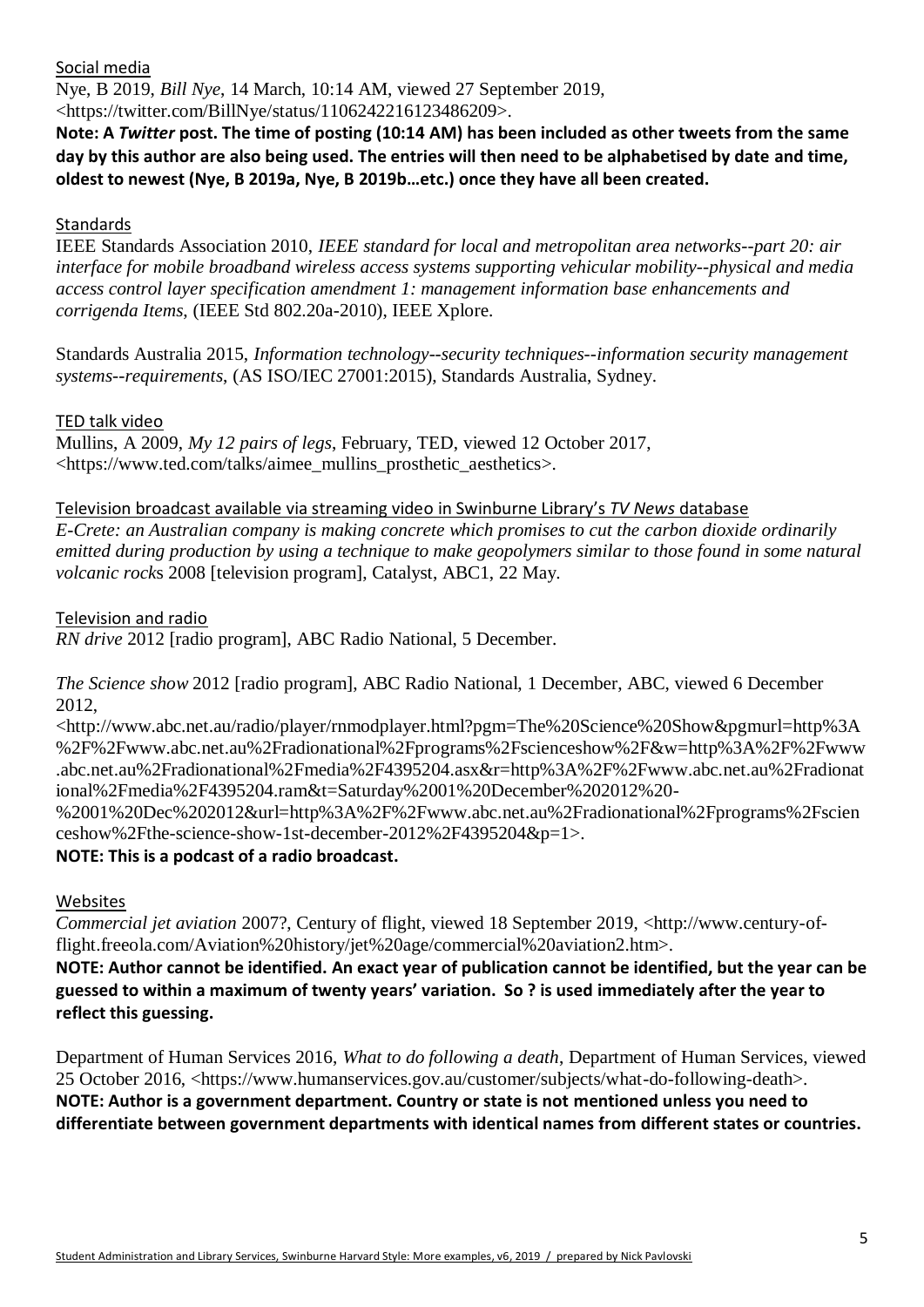Harrington, P, Reeks, G & Helle, L 2008, *The impact of climate change on Tasmania's food and beverage industry*, Department of Economic Development, Tourism and the Arts, viewed 6 May 2014, <http://www.development.tas.gov.au/\_\_data/assets/pdf\_file/0011/39746/Pitt\_and\_Sherry\_Climate\_Change\_ FandB\_Report.pdf>.

## **NOTE: A report prepared by an organisation and then presented to a government department.**

NSW Environmental Trust, Local Community Services Association & NSW Department of Environment and Conservation 2006, *Eco-friendly communities: promoting sustainable living and working*, NSW Office of Environment and Heritage, viewed 4 April 2014,

<http://www.environment.nsw.gov.au/resources/community/060406ecofriendcom.pdf>.

## **NOTE: Three different organisations, working together as three authors.**

'Satellite' 2010, *Amateur radio wiki*, viewed 21 October 2016, <http://www.amateur-radiowiki.net/index.php?title=Satellite>.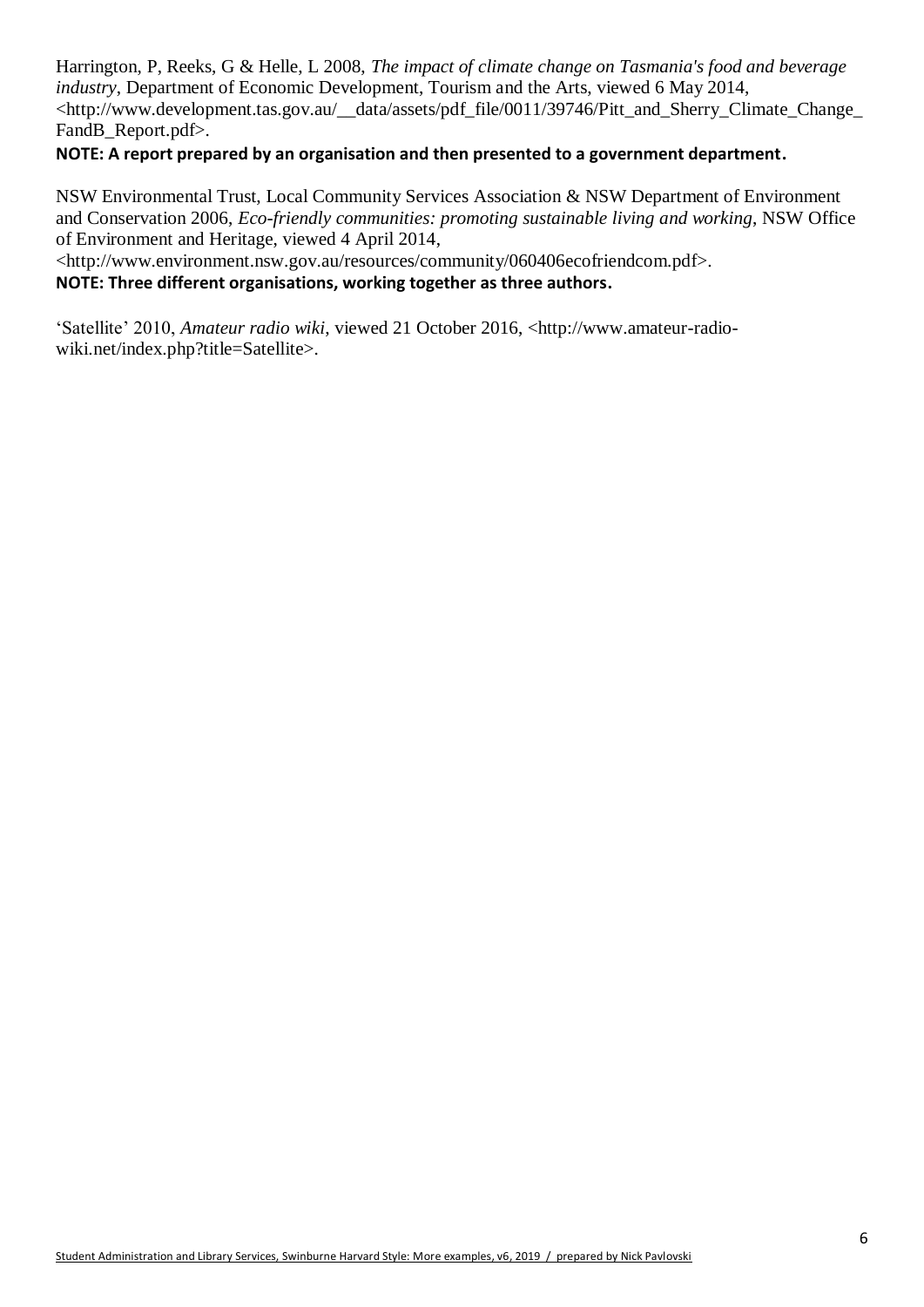## Part B: The completed Reference List for all of the examples above, arranged correct alphabetical order-

#### References

*1 Collins St, Melbourne, VIC 3000* 2013 [image], Google Maps, viewed 24 January 2013, <http://maps.google.com.au/maps?q=1+Collins+Street,+Victoria&hl=en&sll=- 37.74033,145.088646&sspn=0.009621,0.013797&oq=1+collin&hnear=1+Collins+St,+Melbourne+Victoria +3000&t=m&z=16>.

Arulrajah, A, Kua, T, Phetchuay, C & Horpibulsuk, S 2016, 'Spent coffee grounds–fly ash geopolymer used as an embankment structural fill material', *Journal of Materials in Civil Engineering*, vol. 28, no. 5, 04015197-1-04015197-8.

Australian Bureau of Statistics 2016, *Business indicators, Australia, Jun 2016*, cat. no. 5676.0, ABS, viewed 2 November 2016,

<http://www.abs.gov.au/AUSSTATS/abs@.nsf/ProductsbyCatalogue/77EDC9DB1157AB98CA2578FF001 6D19D?OpenDocument>.

Australian Red Cross Blood Service 2012a, *Am I eligible to donate blood?*, Australian Red Cross Blood Service, viewed 24 January 2013, <http://www.donateblood.com.au/who-can-give/am-i-eligible>.

Australian Red Cross Blood Service 2012b, *How donated blood is used*, Australian Red Cross Blood Service, viewed 24 January 2013, <http://www.donateblood.com.au/why-donate/blood-use>.

Australian Red Cross Blood Service 2012c, *What happens on the day*, Australian Red Cross Blood Service, viewed 24 January 2013, <http://www.donateblood.com.au/ready-to-donate/what-happens>.

Bass Oil 2017, *Annual report FY* 2016-2017, Bass Oil, viewed 26 October 2017, <https://www.bassoil.com.au/s/BAS-30-June-17-financial-statement-with-signed-DTT-docsincorporated.pdf>.

'bookkeeper' 2009, in B Moore (ed.), *Australian concise Oxford dictionary*, 5th edn, Oxford University Press, South Melbourne, p. 156.

Borland, R, Loch, B & McManus, L 2015, 'Implementing blended learning at faculty level: supporting staff, and the 'ripple effect'', *ascilite2015 Australasian Society for Computers in Learning and Tertiary Education, Curtin University, Perth, Australia, Conference proceedings*, pp. 389-393, Australasian Society for Computers in Learning and Tertiary Education, viewed 7 November 2016, <http://www.2015conference.ascilite.org/wp-content/uploads/2015/11/ascilite-2015-proceedings.pdf>.

Byrne, F, Coster, A & Deery, S 2010a, 'High-priced Ugg boots', *Herald Sun*, 15 January, p. 25.

Byrne, F, Coster, A & Deery, S 2010b, 'Ugg maker gets his boots on', *Herald Sun*, 11 March, p. 30.

Cabrera, M & Malanowski, N 2009 (eds), *Information and communication technologies for active ageing: opportunities and challenges for the European Union*, Assistive technology research series, vol. 23, IOS Press, Amsterdam.

*Commercial jet aviation* 2007?, Century of flight, viewed 18 September 2019, <http://www.century-offlight.freeola.com/Aviation%20history/jet%20age/commercial%20aviation2.htm>.

Commonwealth Scientific and Industrial Research Organisation 2011, *UltraBattery: no ordinary battery*, Commonwealth Scientific and Industrial Research Organisation, viewed 25 January 2013, <http://www.csiro.au/en/Outcomes/Energy/Storing-renewable-energy/Ultra-Battery.aspx>.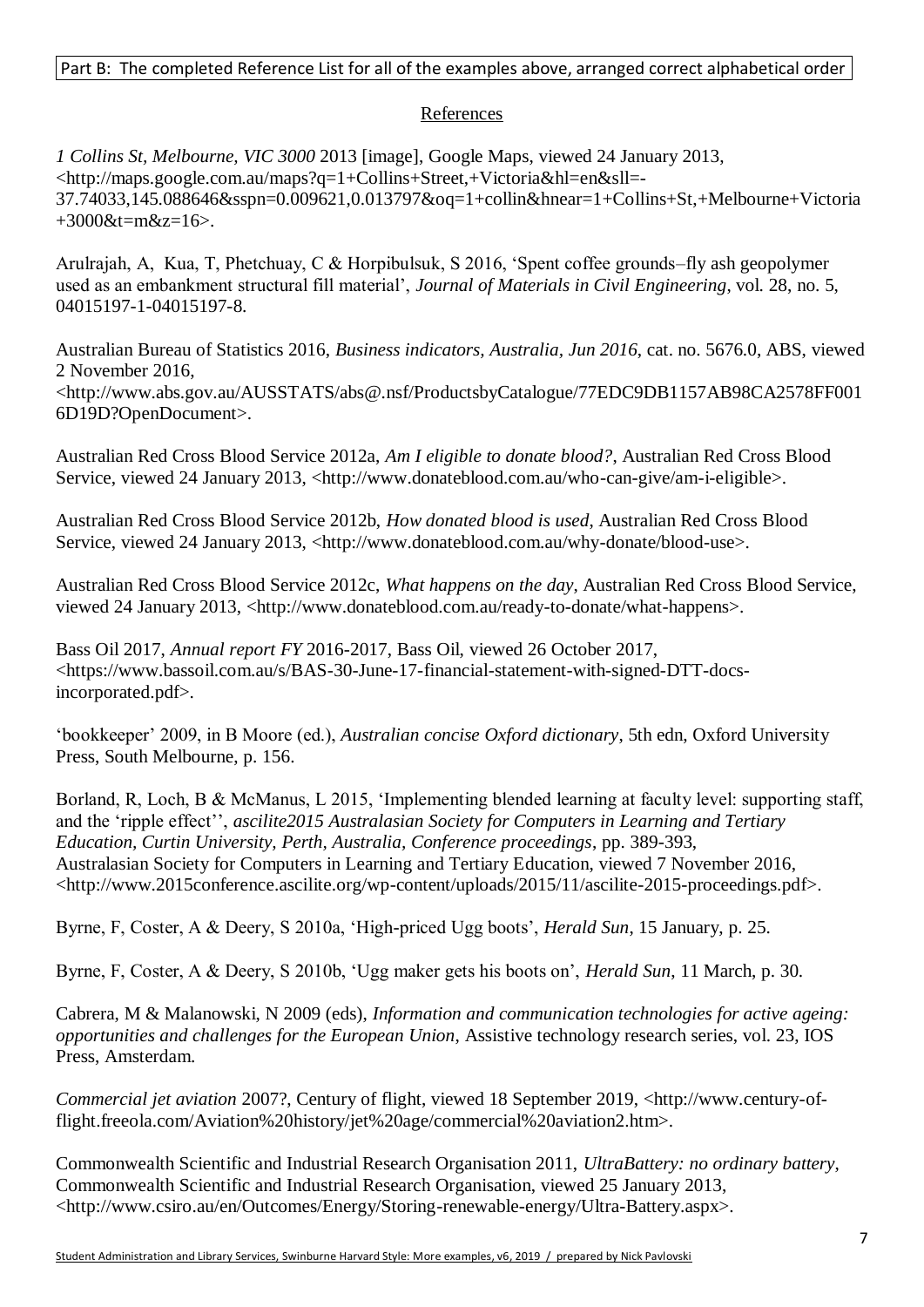Crews, S, Philipp, J & Gardner, B 2012, *Working as intended 2.0 podcast #4 – yes, we're still talking about The Old Republic*, The MMO Gamer, 31 January, viewed 25 January 2013, <http://www.mmogamer.com/01/31/2012/working-as-intended-2-podcast-4>.

CSIRO--*see* Commonwealth Scientific and Industrial Research Organisation

davep666 2011, *Devin Townsend Project 'Heaven send' 'Ki live in London' @ ULU 10 November 2011*, 11 November, viewed 6 July 2012, < https://youtu.be/X2AaE-xAlGM>.

Department of Human Services 2016, *What to do following a death*, Department of Human Services, viewed 25 October 2016, <https://www.humanservices.gov.au/customer/subjects/what-do-following-death>.

'[Devil smoking a cigarette]' [image], in E Dorkin 2001, *Who's laughing now?*, Slave Labor Graphics, San Jose, CA, p. rear cover.

*E-Crete: an Australian company is making concrete which promises to cut the carbon dioxide ordinarily emitted during production by using a technique to make geopolymers similar to those found in some natural volcanic rock*s 2008 [television program], Catalyst, ABC1, 22 May.

General Electric Company, 'GE90-115B engine' [image], in Smithsonian National Air and Space Museum c. 2005, *Turbofan engine*, Smithsonian National Air and Space Museum, viewed 7 May 2016, <http://howthingsfly.si.edu/sites/default/files/image-large/GE90-115B-engine-with-person-d34788\_lg.jpg>.

Ghali, A, Neville, AM & Brown, TG 2009, *Structural analysis: a unified classical and matrix approach*, 6th edn, Taylor & Francis, London.

Hamlyn-Harris, JH 2013, 'Ten ways you can avoid being caught in the PRISM net', *The Conversation*, 2 July, viewed 13 August 2013, <http://theconversation.com/ten-ways-you-can-avoid-being-caught-in-theprism-net-15696>.

Haran, J, McNeil, M, O'Riordan, K & Kitzinger, J 2007, *Human cloning in the media: from science fiction to science practice*, Genetics and Society, Routledge, London.

Harrington, P, Reeks, G & Helle, L 2008, *The impact of climate change on Tasmania's food and beverage industry*, Department of Economic Development, Tourism and the Arts, viewed 6 May 2014, <http://www.development.tas.gov.au/\_\_data/assets/pdf\_file/0011/39746/Pitt\_and\_Sherry\_Climate\_Change\_ FandB\_Report.pdf>.

Huth, E 2005, 'Fragments of participation in architecture, 1963--2002: Graz and Berlin', in P Blundell Jones, D Petrescu & J Till (eds), *Architecture and participation*, Spon Press, London, pp. 141-148.

IEEE Standards Association 2010, *IEEE standard for local and metropolitan area networks--part 20: air interface for mobile broadband wireless access systems supporting vehicular mobility--physical and media access control layer specification amendment 1: management information base enhancements and corrigenda items*, (IEEE Std 802.20a-2010), IEEE Xplore.

INSEAD 2010, *Social responsibility in business today*, 14 June, viewed 13 November 2012, <https://youtu.be/0qwDQN-b72Y>.

Insuasty, A, Maniam S & Langford S 2019 (in press), 'Recent advances in the core-annulation of naphthalene diimides', *Chemistry – A European Journal*, viewed 16 March 2019.

Lee, CY 2008, 'Security and ethical issues in the virtual world of Second Life', *Conference proceedings of AiCE 2008, Melbourne, 11 February 2008, fifth Australian Institute of Computer Ethics conference*, School of Information Systems, Deakin University, Burwood, Vic., pp. 119-129.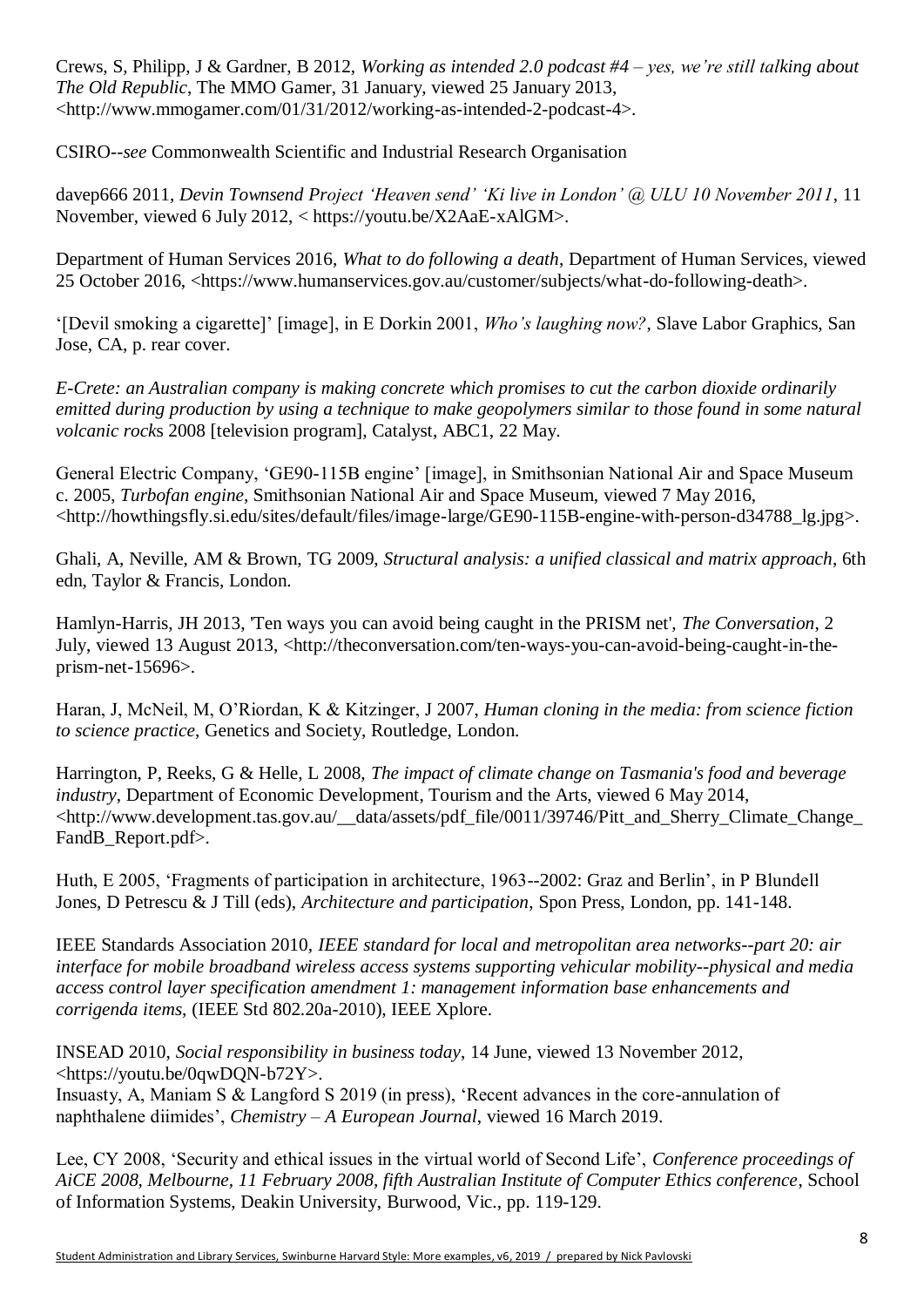MarketLine 2016, *National Australia Bank Group Limited*, MarketLine Advantage.

Melbourne Water 2019, *Melbourne Water*, 21 September, viewed 26 September 2019, <https://www.facebook.com/melbournewater/photos/a.10150705059298184/10157706820938184/?type=3 &theater>.

Mullins, A 2009, *My 12 pairs of legs*, February, TED, viewed 12 October 2017, <https://www.ted.com/talks/aimee\_mullins\_prosthetic\_aesthetics>.

NSW Environmental Trust, Local Community Services Association & NSW Department of Environment and Conservation 2006, *Eco-friendly communities: promoting sustainable living and working*, NSW Office of Environment and Heritage, viewed 4 April 2014, <http://www.environment.nsw.gov.au/resources/community/060406ecofriendcom.pdf>.

Nye, B 2019, *Bill Nye*, 14 March, 10:14 AM, viewed 27 September 2019, <https://twitter.com/BillNye/status/1106242216123486209>.

Pavlovski, N 2016, 'Telstra injuries sign' [image], in Y Gao 2017, 'Lecture 3. Aircraft evaluation and selection', *AVA10005 Aviation regulation & operation*, Learning materials via Canvas, Swinburne University of Technology, 15 August, viewed 30 August 2017.

*People at Origin Energy: an HRM case study* 2007 [DVD], Video Education Australasia, Bendigo.

*RN drive* 2012 [radio program], ABC Radio National, 5 December.

'Satellite' 2010, *Amateur radio wiki*, viewed 21 October 2016, <http://www.amateur-radiowiki.net/index.php?title=Satellite>.

*The Science show* 2012 [radio program], ABC Radio National, 1 December, ABC, viewed 6 December 2012,

<http://www.abc.net.au/radio/player/rnmodplayer.html?pgm=The%20Science%20Show&pgmurl=http%3A %2F%2Fwww.abc.net.au%2Fradionational%2Fprograms%2Fscienceshow%2F&w=http%3A%2F%2Fwww .abc.net.au%2Fradionational%2Fmedia%2F4395204.asx&r=http%3A%2F%2Fwww.abc.net.au%2Fradionat ional%2Fmedia%2F4395204.ram&t=Saturday%2001%20December%202012%20- %2001%20Dec%202012&url=http%3A%2F%2Fwww.abc.net.au%2Fradionational%2Fprograms%2Fscien

ceshow%2Fthe-science-show-1st-december-2012%2F4395204&p=1>.

Short, M 2011, 'So what comes next?', *The Age*, 7 March, viewed 29 March 2011, <http://www.theage.com.au/opinion/so-what-comes-next-20110306-1bjgr.html>.

Standards Australia 2015, *Information technology--security techniques--information security management systems--requirements*, (AS ISO/IEC 27001:2015), Standards Australia, Sydney.

*Swinburne University of Technology Sarawak Campus, Jalan Simpang Tiga, 93350 Kuching, Sarawak, Malaysia* 2013 [image], Google Maps, viewed 24 January 2013,

<http://maps.google.com.au/maps?q=Swinburne+University+of+Technology+Sarawak+Campus+Jalan+Sim pang+Tiga+Kuching+Sarawak+Malaysia&hl=en&sll=-

37.817893,145.006186&sspn=0.076889,0.110378&oq=swinburne+sarawak&hq=Swinburne+University+of +Technology+Sarawak+Campus+Jalan+Simpang+Tiga+Kuching+Sarawak+Malaysia&t=m&z=14>.

[*Tarbosaurus bataar dinosaur skeleton*] 2010? [artefact], Museum Victoria, Melbourne.

Taylor, J 2017, 'The role of emotion regulation in compulsive hoarding', PhD thesis, Swinburne University of Technology, viewed 21 November 2017, <https://researchbank.swinburne.edu.au/file/d48bf08d-c4dd-4d08-ae2b-239203d9037e/1/Jasmine%20Taylor%20Thesis.pdf>.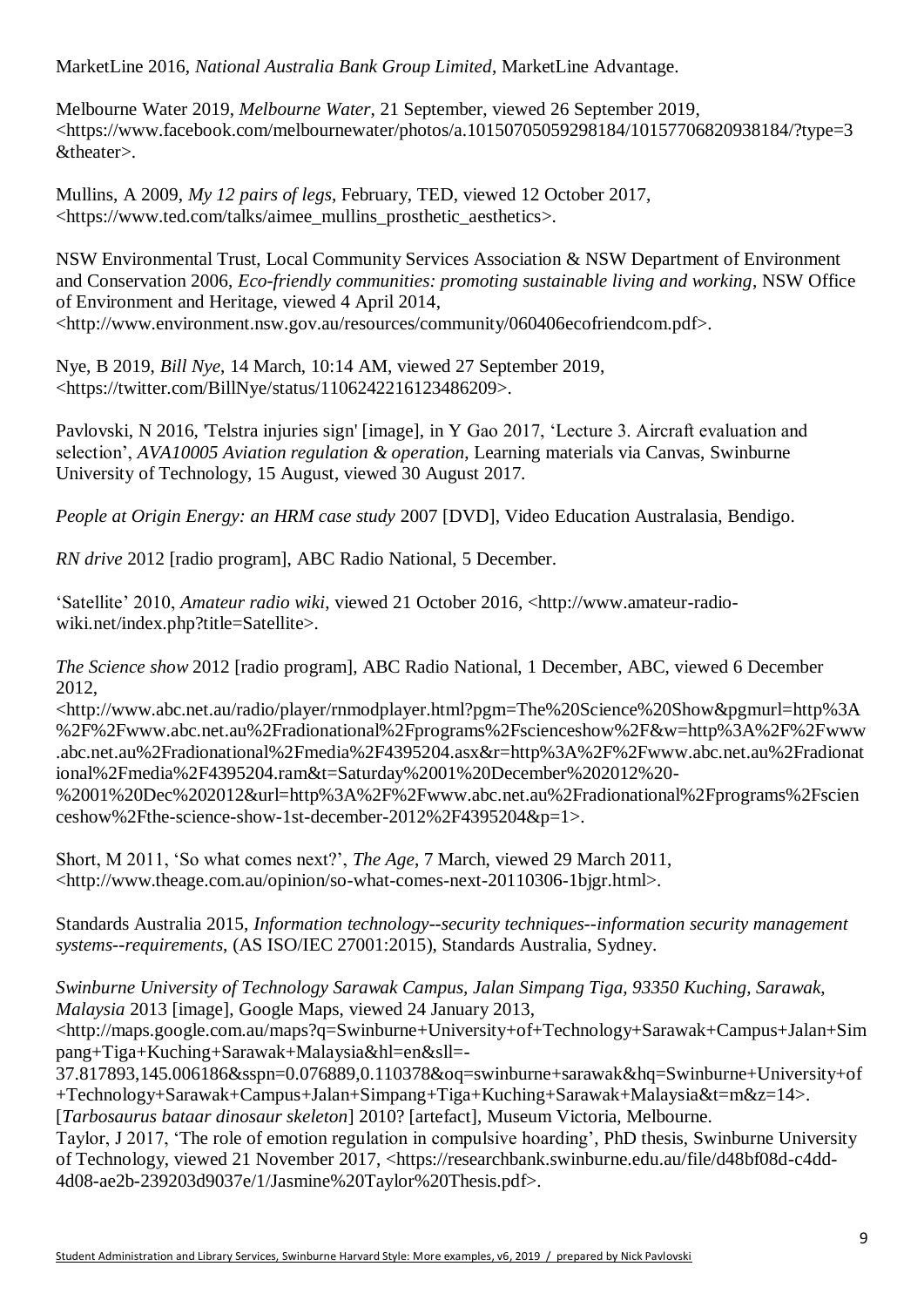'Wave profile devices' [image], in *Wave energy devices* 2016, Alternative Energy Tutorials, viewed 9 September 2016, <http://www.alternative-energy-tutorials.com/images/stories/wave/alt98.gif>.

Wilhelm2451 2008, 'Age of Conan: Hystarian adventures', *The ancient gaming noob*, 22 May, viewed 28 May 2008, <http://tagn.wordpress.com/2008/05/22/age-of-conan-hystarian-adventures/>.

'World's oldest pills treated sore eyes' 2013, *New Scientist*, vol. 217, no. 2899, p. 15.

Wright, F 2015, 'Chronic Fatigue Syndrome, occupational therapy and sleep', in A Green & C Brown (eds), *An occupational therapist's guide to sleep and sleep problems*, Jessica Kingsley Publishers, Ebook Central (ProQuest), pp. 307-326.

Vygotsky, LS 1962, *Thought and language*, trans. E Hanfmann & G Vakar, E Hanfmann & G Vakar (eds), MIT Press, Cambridge, MA.

Zhang, F 1660, *Drunken old man sitting under a willow tree* [artwork], National Gallery of Victoria International, Melbourne.